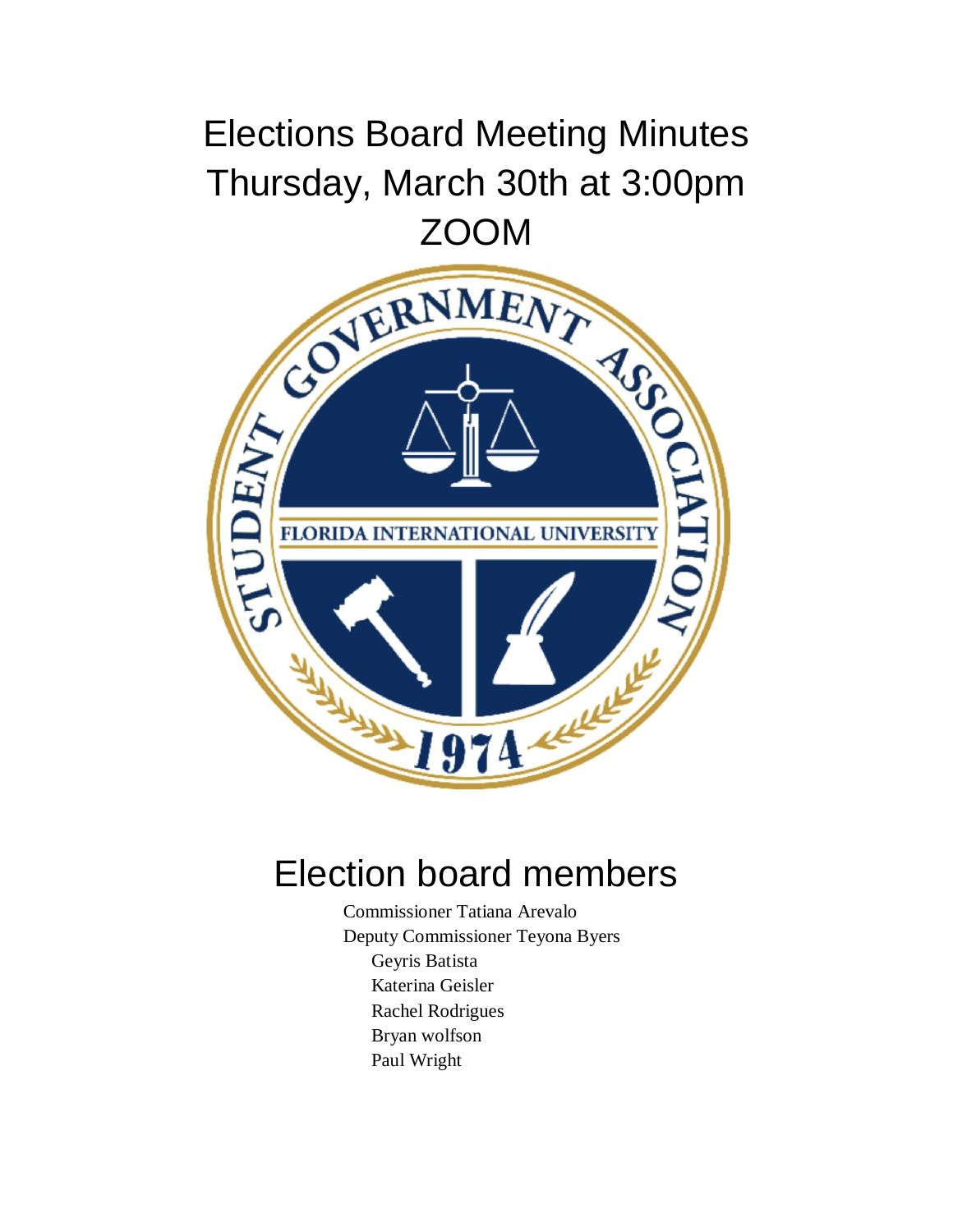Roll call Tatiana Arevalo:present Teyona Byers:present Geyris Batista:absent Katerina Geisler:Present Rachel Rodrigues: present Bryan Wolfson:Present Paul Wright:Present

Voting on if candidates will just have to write a description rather then a video - to make sure no one has an unfair advantage

Voting on 75 words per candidates per photo Tatiana Arevalo:Yes Teyona Byers:yes Geyris Batista: Absent Katerina Geisler: yes Rachel Rodrigues: yes Bryan Wolfson: yes Paul Wright:Abstain 5 YES 0 NAY 1 abstain It passes \*Candidates will have to email their description to candidates

Voting on campaigning on elections day Tatiana Arevalo:Yes Teyona Byers:yes Geyris Batista: Absent Katerina Geisler: yes Rachel Rodrigues: yes Bryan Wolfson: yes Paul Wright:no 4 YES 1 NAY It passes Candidates will be allowed to

To be allowed to put on their Instagram bios hopeful positions Tatiana Arevalo:no